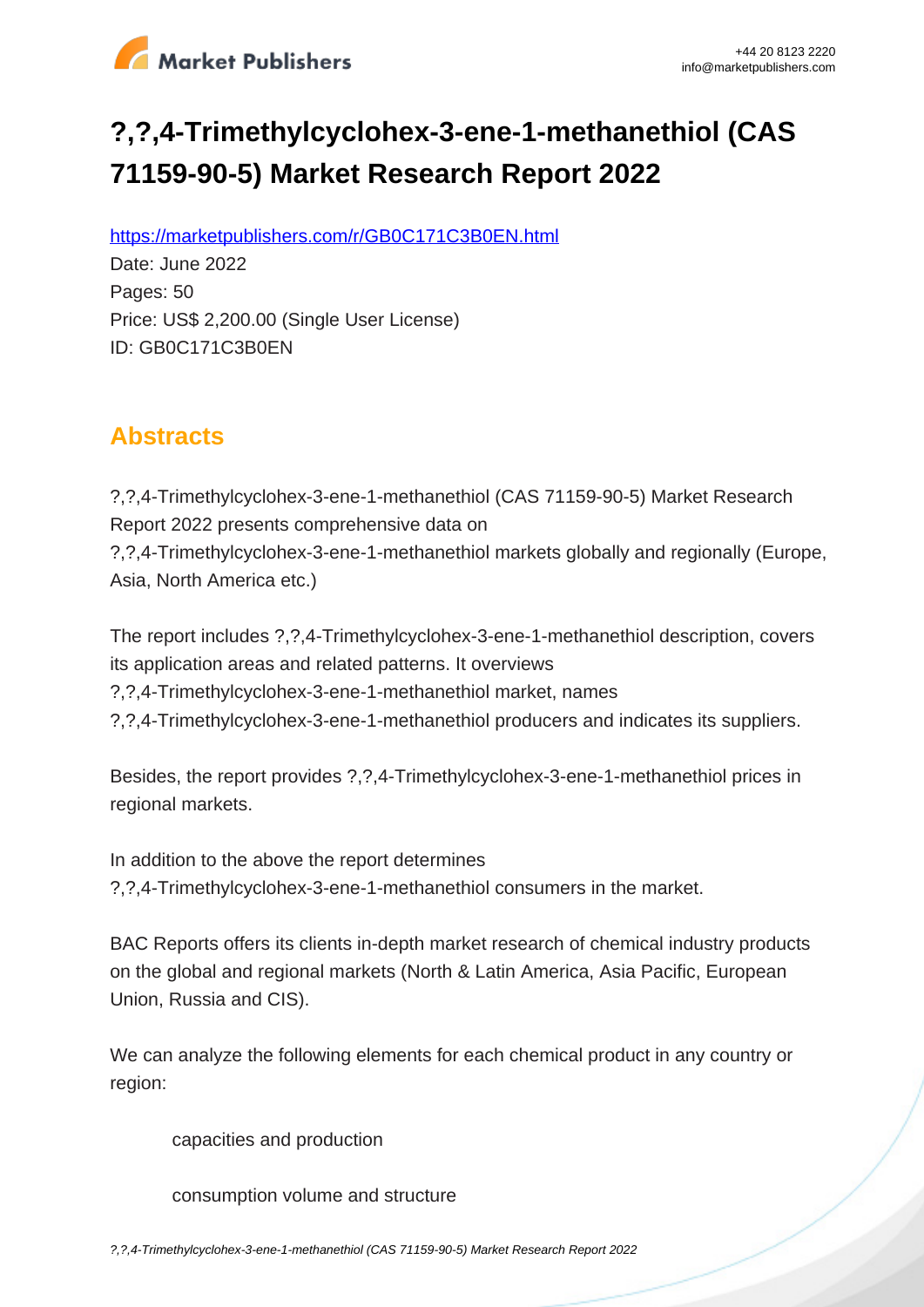

market price trends

exports and imports

existing technologies

feedstock market condition

market news digest

market forecast.

?,?,4-Trimethylcyclohex-3-ene-1-methanethiol (CAS 71159-90-5) Market Research Report 2022 can feature:

market condition and estimations, market forecast

chemical product ranges, trademarks, analogous products, application areas

regional and global producers, consumers and traders (including contact details).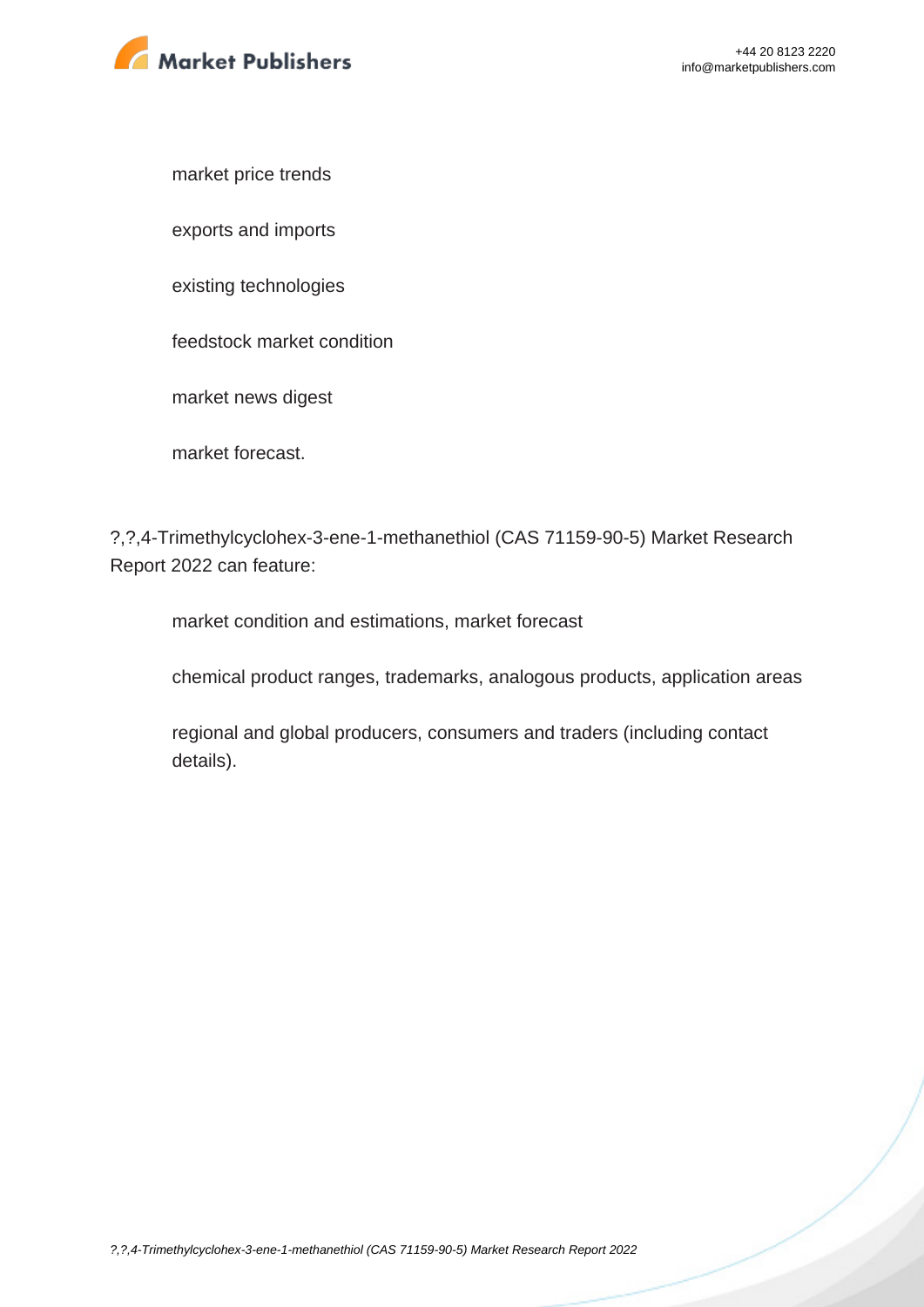

# **Contents**

#### **1. ??,??,4-TRIMETHYLCYCLOHEX-3-ENE-1-METHANETHIOL (CAS 71159-90-5)**

- 1.1. General information, synonyms
- 1.2. Composition, chemical structure
- 1.3. Safety information
- 1.4. Hazards identification
- 1.5. Handling and storage
- 1.6. Toxicological & ecological information
- 1.7. Transport information

#### **2. ??,??,4-TRIMETHYLCYCLOHEX-3-ENE-1-METHANETHIOL APPLICATIONS**

2.1. ?,?,4-Trimethylcyclohex-3-ene-1-methanethiol application spheres, downstream products

# **3. ??,??,4-TRIMETHYLCYCLOHEX-3-ENE-1-METHANETHIOL MANUFACTURING METHODS**

### **4. ??,??,4-TRIMETHYLCYCLOHEX-3-ENE-1-METHANETHIOL PATENTS**

Abstract **Description** Summary of the invention Detailed description of the invention

## **5. ??,??,4-TRIMETHYLCYCLOHEX-3-ENE-1-METHANETHIOL MARKET WORLDWIDE**

5.1. General ?,?,4-Trimethylcyclohex-3-ene-1-methanethiol market situation, trends

- 5.2. Manufacturers of ?,?,4-Trimethylcyclohex-3-ene-1-methanethiol
- Europe
- Asia
- North America
- Other regions

5.3. ?,?,4-Trimethylcyclohex-3-ene-1-methanethiol suppliers (importers, local distributors)

[?,?,4-Trimethylcyclohex-3-ene-1-methanethiol \(CAS 71159-90-5\) Market Research Report 2022](https://marketpublishers.com/report/industry/chemicals_petrochemicals/grapefruit_mercaotane_71159-90-5_market_research_report.html)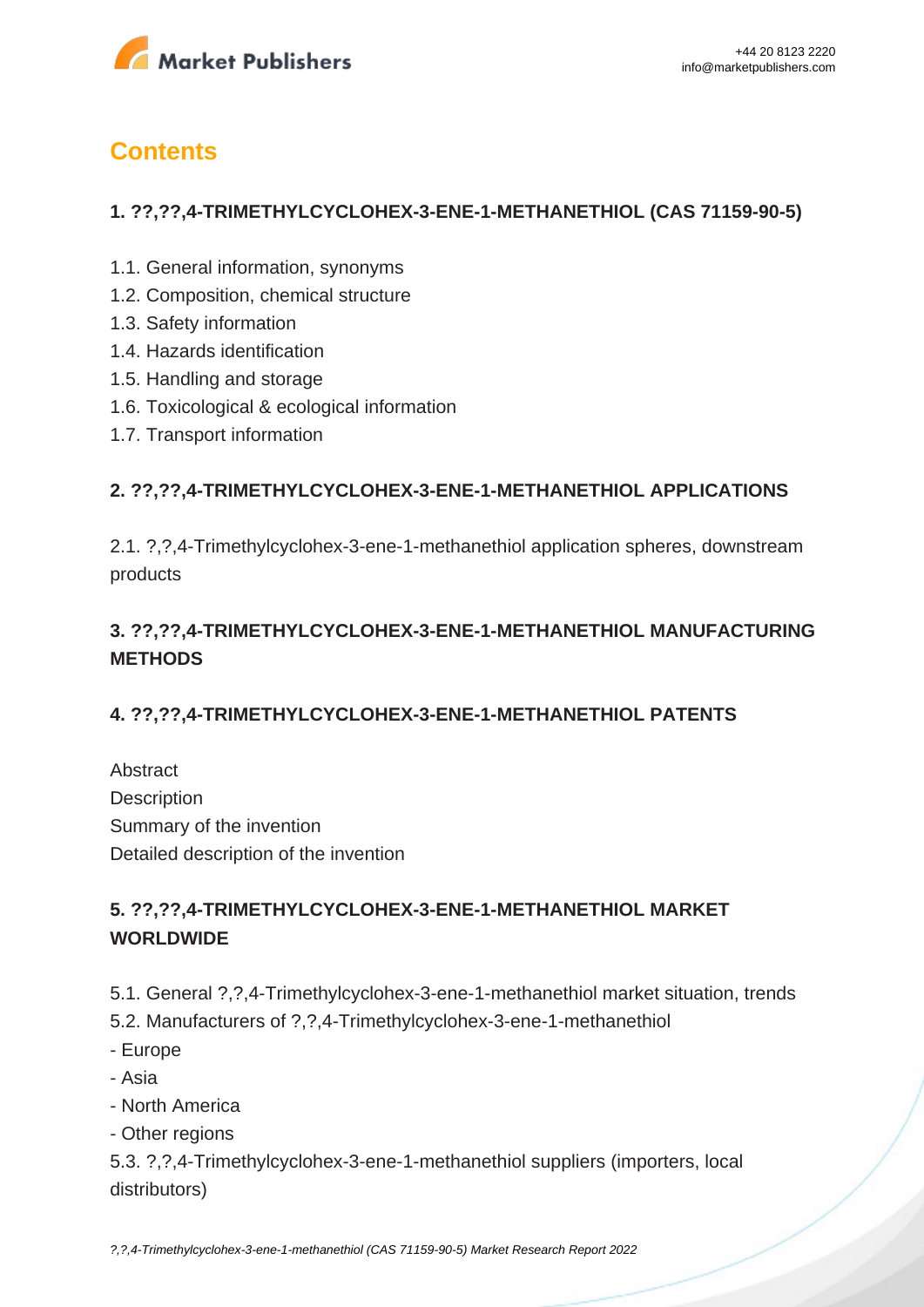

- Europe
- Asia
- North America
- Other regions

5.4. ?,?,4-Trimethylcyclohex-3-ene-1-methanethiol market forecast

### **6. ??,??,4-TRIMETHYLCYCLOHEX-3-ENE-1-METHANETHIOL MARKET PRICES**

- 6.1. ?,?,4-Trimethylcyclohex-3-ene-1-methanethiol prices in Europe
- 6.2. ?,?,4-Trimethylcyclohex-3-ene-1-methanethiol prices in Asia
- 6.3. ?,?,4-Trimethylcyclohex-3-ene-1-methanethiol prices in North America
- 6.4. ?,?,4-Trimethylcyclohex-3-ene-1-methanethiol prices in other regions

## **7. ??,??,4-TRIMETHYLCYCLOHEX-3-ENE-1-METHANETHIOL END-USE SECTOR**

7.1. ?,?,4-Trimethylcyclohex-3-ene-1-methanethiol market by application sphere 7.2. ?,?,4-Trimethylcyclohex-3-ene-1-methanethiol downstream markets trends and prospects

\*Please note that ?,?,4-Trimethylcyclohex-3-ene-1-methanethiol (CAS 71159-90-5) Market Research Report 2022 is a half ready publication and contents are subject to change. It only requires updating with the help of new data that are constantly retrieved from Publisher's databases and other sources. This updating process takes 5-7 business days after order is placed. Thus, our clients always obtain a revised and updated version of each report. Please also note that we do not charge for such an updating procedure. BAC Reports has information for more than 25,000 different chemicals available but it is impossible to have all reports updated immediately. That is why it takes 5-7 days to update a report after an order is received.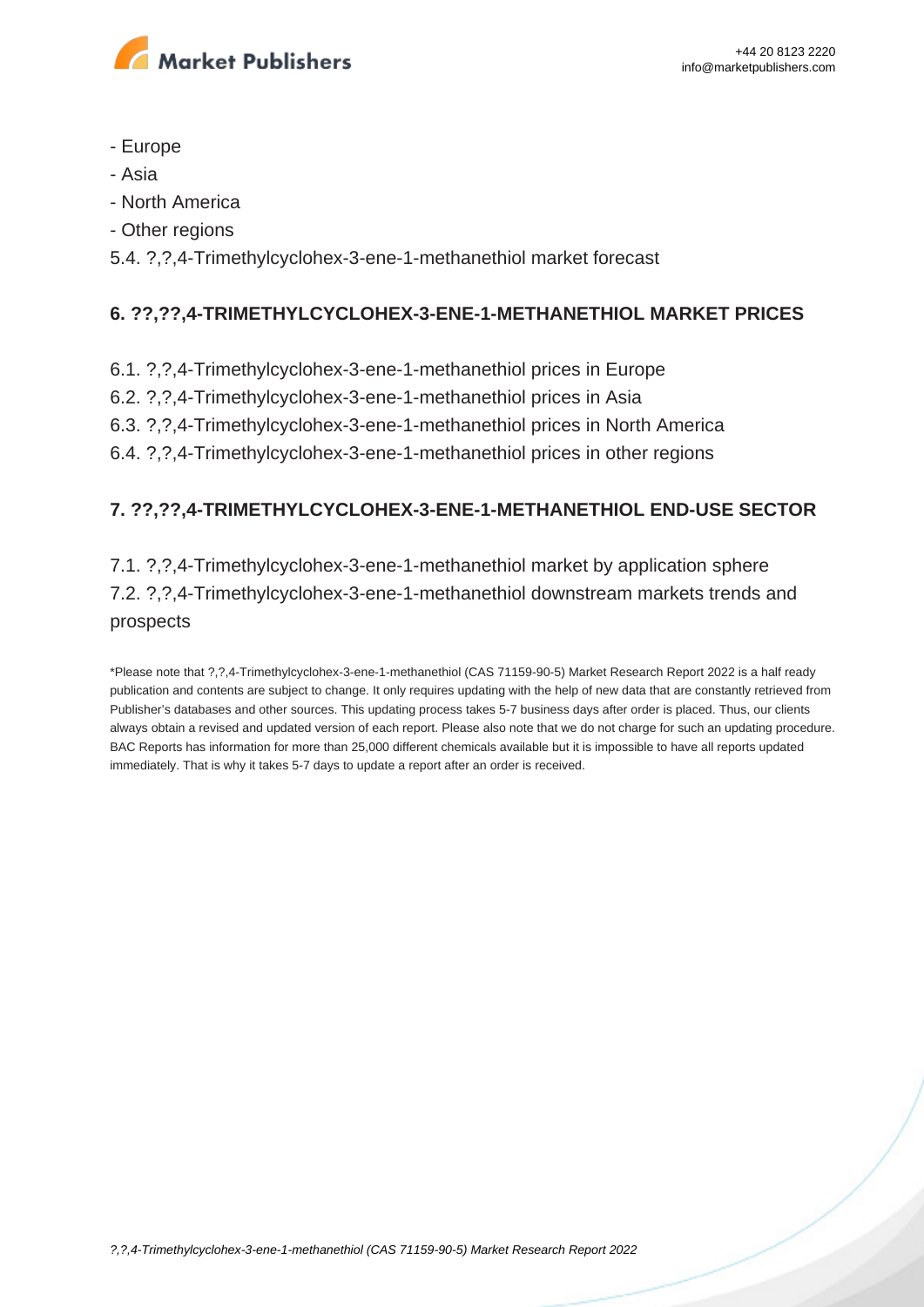

# **About**

| <b>Product Name:</b> | ?, ?, 4-Trimethylcyclohex-3-ene-1-methaneth<br>iol |
|----------------------|----------------------------------------------------|
| Synonyms:            |                                                    |
|                      | p-Menthene-8-thiol                                 |
|                      | 1-p-Methene-8-thiol                                |
|                      | ?, ?, 4-Trimethylcyclohex-3-ene-1-me<br>thanethiol |
| CAS#:                | 71159-90-5                                         |
| Formula:             | $C_{10}H_{18}S$                                    |
| Molecular Weight:    | 170.31                                             |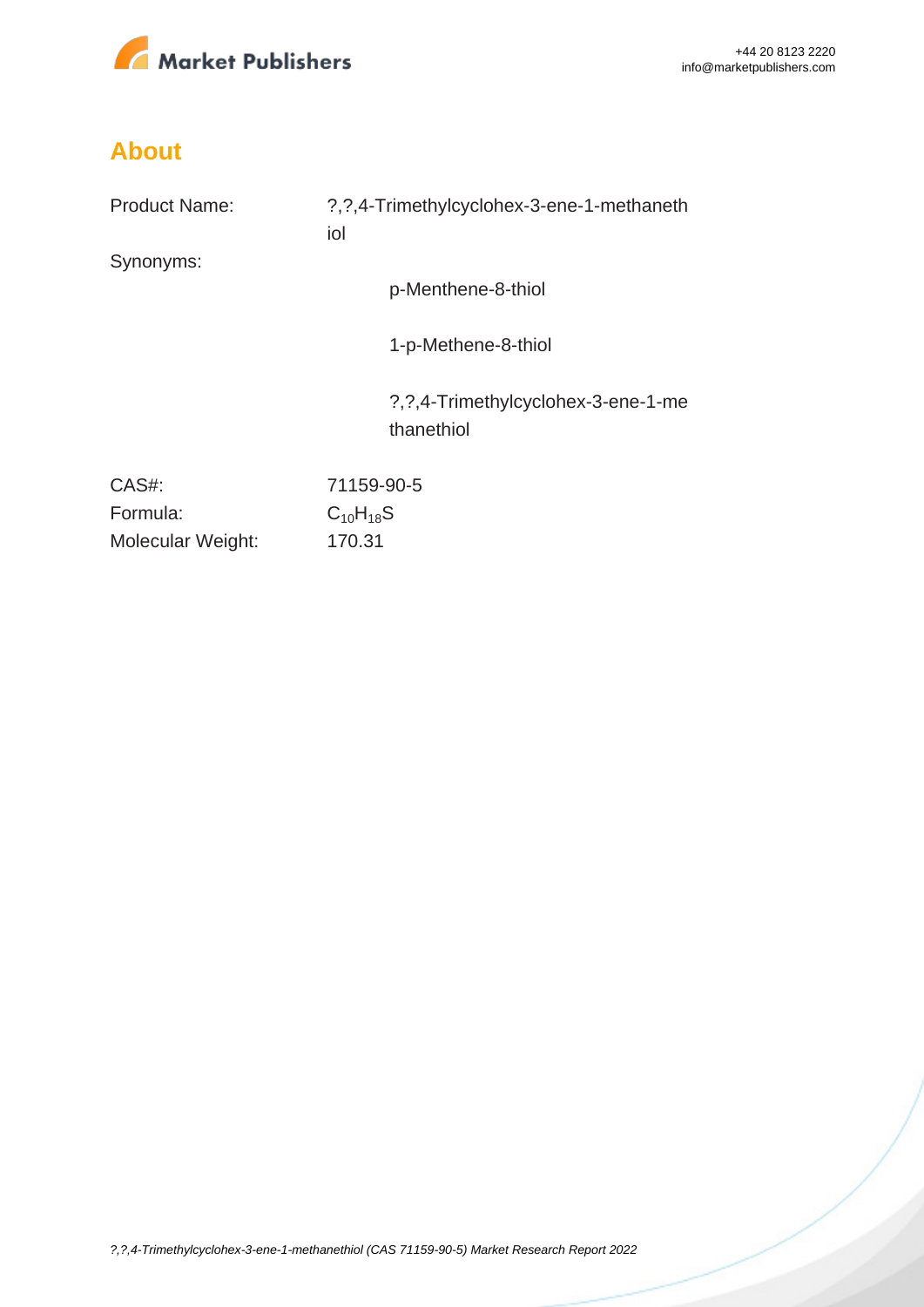

### I would like to order

Product name: ?,?,4-Trimethylcyclohex-3-ene-1-methanethiol (CAS 71159-90-5) Market Research Report 2022

Product link: [https://marketpublishers.com/r/GB0C171C3B0EN.html](https://marketpublishers.com/report/industry/chemicals_petrochemicals/grapefruit_mercaotane_71159-90-5_market_research_report.html)

Price: US\$ 2,200.00 (Single User License / Electronic Delivery) If you want to order Corporate License or Hard Copy, please, contact our Customer Service: [info@marketpublishers.com](mailto:info@marketpublishers.com)

## Payment

To pay by Credit Card (Visa, MasterCard, American Express, PayPal), please, click button on product page [https://marketpublishers.com/r/GB0C171C3B0EN.html](https://marketpublishers.com/report/industry/chemicals_petrochemicals/grapefruit_mercaotane_71159-90-5_market_research_report.html)

To pay by Wire Transfer, please, fill in your contact details in the form below:

First name: Last name: Email: Company: Address: City: Zip code: Country: Tel: Fax: Your message:

\*\*All fields are required

Custumer signature

Please, note that by ordering from marketpublishers.com you are agreeing to our Terms & Conditions at<https://marketpublishers.com/docs/terms.html>

To place an order via fax simply print this form, fill in the information below and fax the completed form to +44 20 7900 3970